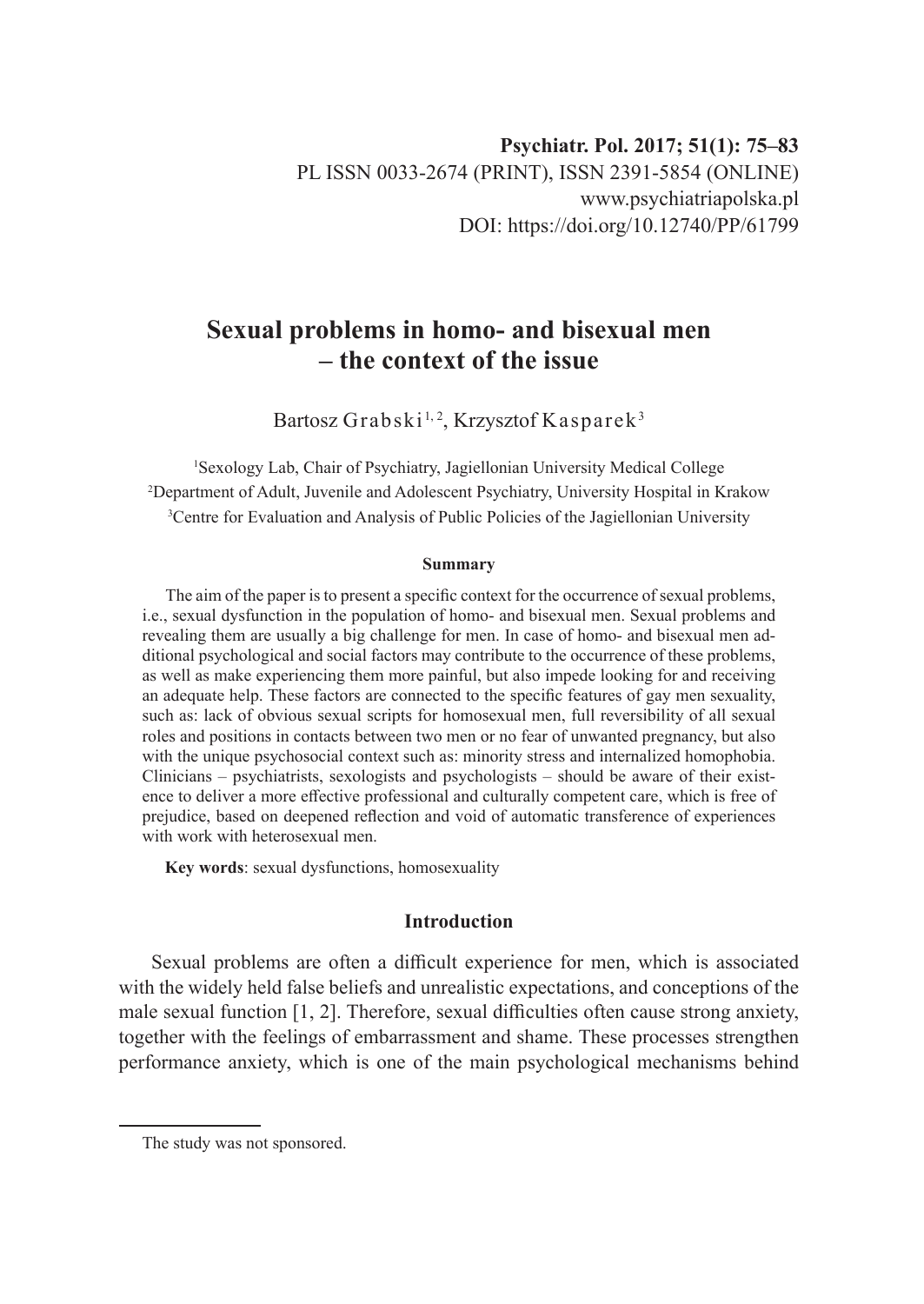sexual dysfunction [2]. What is more, sex is still a taboo subject in our society and is not willingly discussed with strangers. Results of studies and clinical experience show that many men suffering from sexual dysfunction delay consulting a specialist and often only seek help when the condition has become chronic and has had destructive influence on the patient's mental wellbeing or his functioning in the relationship [3]. At the same time, it is suspected that many men facing sexual dysfunctions do not seek relevant professional help at all [3]. Clinical experience shows that the reason for this is often shame, and there is some research, which seems to support this [4]. What is interesting is that the impact of shame has also been reported in research conducted in countries outside of the European culture [5].

The context presented above makes the question of the kind of sexual problems faced by homo- and bisexual men, and the way they are dealt with by this group even more interesting. It must be noted here that, apart from the feeling of shame associated with the dysfunction itself and entering the sphere of intimacy and taboo, there is also the additional problem of revealing a sexual orientation that is not universally accepted and fear of rejection or other form of mistreatment by the specialist. Research conducted so far shows that the non-heterosexual population often avoid contact with specialists and when they do seek help, they often hide their sexual orientation [6].

#### Factors influencing sexual life of homo- and bisexual men

The results of research conducted so far on the occurrence of sexual dysfunction in homo- and bisexual men and the conclusions drawn from them are ambiguous and were presented, among others, in the works of Bancroft et al. [7], Hirshfield et al. [8], Jern et al. [9], Kuyper and Vanwesenbeec [10], and Shindel et al. [11]. The present paper aims to reflect on issues of a more general nature through discussing the unique characteristics of gay sexuality and the psychosocial context of sexual problems in this group of patients. The analysis and conclusions based on up-to-date research on homo- and bisexual men' sexual dysfunctions will be discussed by the authors in their next paper.

# Differences in sexuality of heterosexual and non-heterosexual men

One of the first authors to approach these issues in a methodical way were Sandfort and de Keizer [12]. Among the differences between heterosexual and non-heterosexual men, which make their sexual lives and the sexual problems they experience different, the authors point to:

- the central position of vaginal intercourse for heterosexual men, inapplicable to homosexual men;
- the fact that anal sex, though more common among gay men, cannot be regarded as substitute for vaginal sex;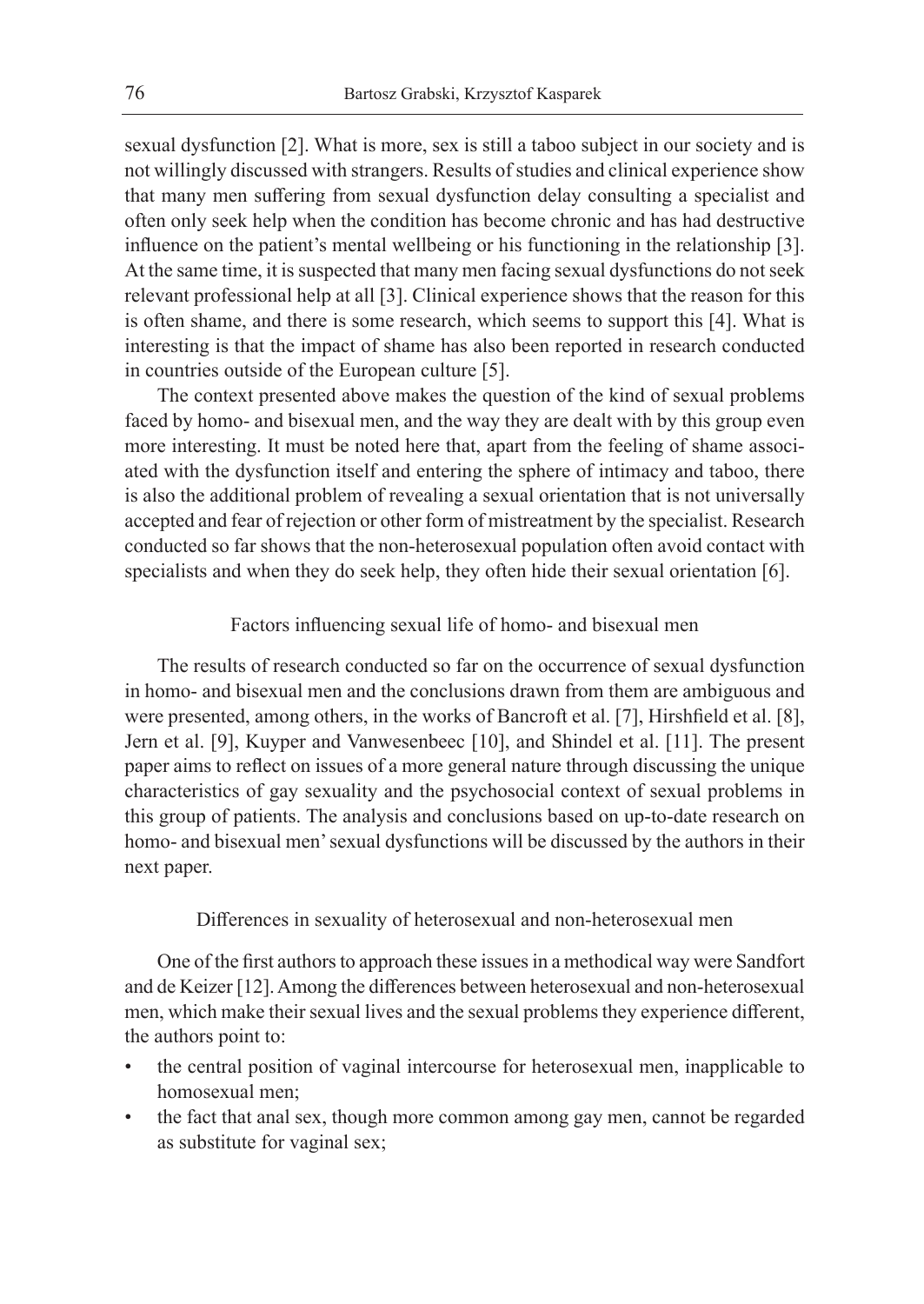- more frequent occurrence of other forms of non-coital sex, e.g., oral sex, among gay men;
- full reversibility of all sexual roles and positions in contacts between two men, which is impossible in heterosexual contacts;
- symbolic, power-related connotations of sexual roles and positions. Their full reversibility and reciprocity in gay couples may constitute a challenge;
- no fear of unwanted pregnancy;
- the fact that a homosexual man's sexual partner (another homosexual man) is socially stigmatized, like homosexuality itself;
- the greater liberality of non-heterosexual men and their openness to experimenting, which may have both positive (e.g., varied lovemaking) and negative implications (e.g., greater risk of abuse);
- relatively lower access to potential sexual partners;
- potentially lower stability of relationships between gay men;
- lack of obvious sexual scripts for homosexual men or adoption of the heterosexual scripts, not always relevant, which may result in difficulties. For example: 1) heterosexual scripts assume it is men who take initiative, identifying it with masculinity, which can potentially lead to problems when both partners are male; 2) it is more difficult to know how to interact with the partner and what to expect from sexual activity;
- less strong attachment to the monogamous model of relationship (e.g., more common acceptance of sex without love or sex outside the relationship);
- less emphasis placed on quick orgasm or simultaneous orgasm;
- potentially greater emphasis placed on sexual performance and pleasure than as is done by women – on intimacy.

# Psycho-social context of sexual activity of non-heterosexual men

The work of McNally and Adams [13] is useful in describing the psycho-social context of sexual activity of non-heterosexual men. The authors examine the implications of the male gender role, internalized homophobia, compensation, problems associated with identity and intimacy, abuse or early traumatic experiences, reactions to HIV and AIDS, organic, interpersonal and socio-cultural factors, as well as medical procedures. Those factors are discussed below.

# The influence of the male gender role

Sexual potency is highly regarded by men, and problems associated with it have a strong negative effect on their feeling of self-worth and the belief they are "real men" [2]. In case of some homosexual men, any situation endangering their feeling of masculinity in any way can have very adverse effects and aggravate the sexual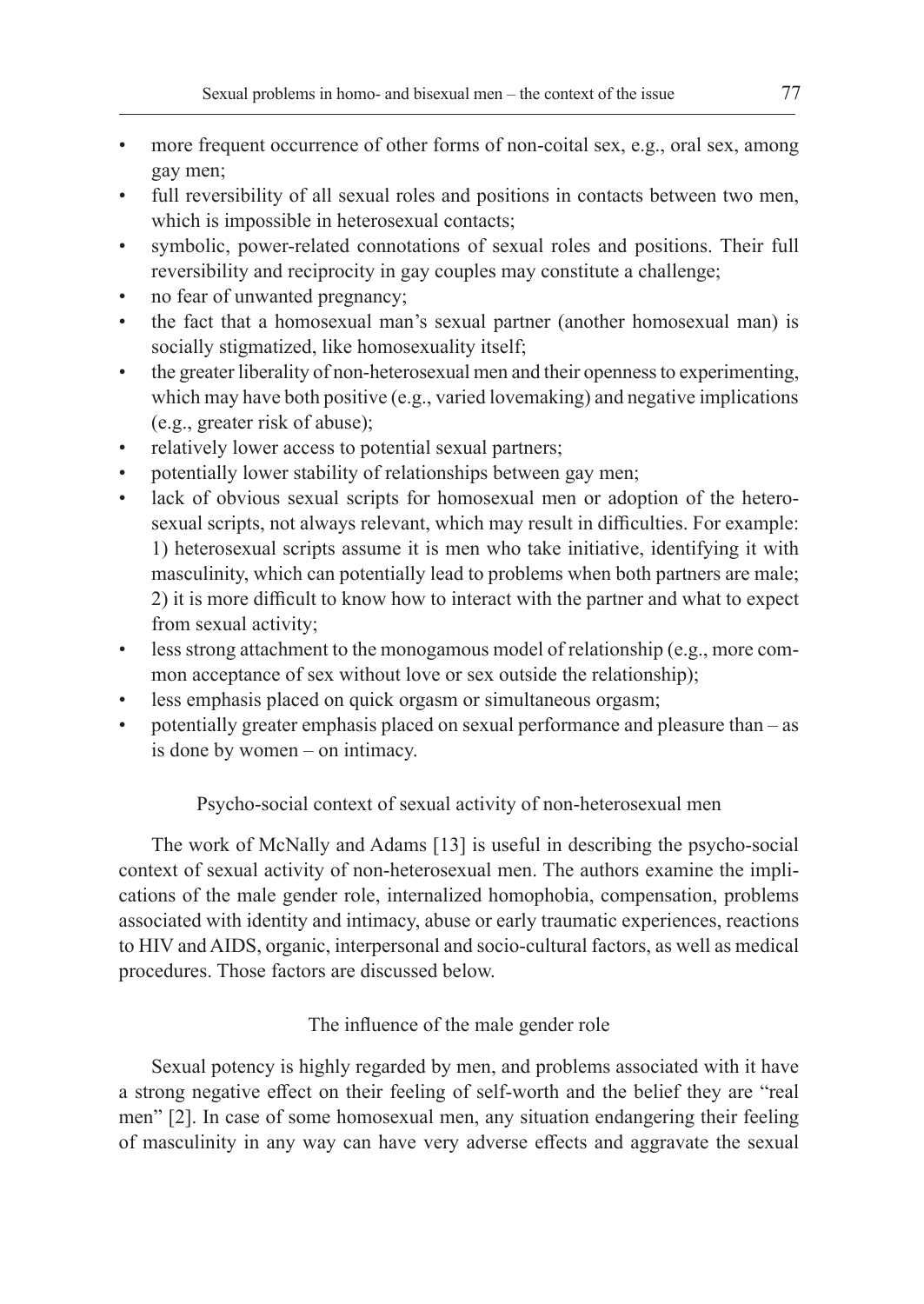problem further. This can be especially relevant to situations where sexual potency is a way of escaping "suspicions" of effeminacy or femininity, which are stereotypically associated with homosexuality.

An explanation for this phenomenon is offered by Fracher and Kimmel (as cited in: [14]). The authors refer to male sexual scripts and characterize them by the following: 1) keeping a distance; 2) objectification; 3) phallocentrism; and 4) emphasis on achieving and maintaining erection without ejaculation as long as possible. According to the authors, homosexual men are also socialized to have "masculine sex". From such perspective, they may perceive sexual problems as proof of "damaged gender identity", or lack of masculinity. This is why homosexual men, whose masculinity is frequently questioned, may show increased susceptibility to the development of sexual problems. This may be accompanied by a belief that their partner, another man, will judge their competences, masculinity, potency or sexual energy (as cited in: [14]).

#### Internalized homophobia

Internalized homophobia is defined in literature as negative attitude towards one's own homosexual orientation, leading to debasement and consequently to internal conflicts and loss of self-respect [15]. It can lead to cognitive dissonance caused by the juxtaposition of one's sexual activity and the belief that this activity or the identity it is an expression of are "wrong". It can be especially relevant to anal sex, with the belief of it being unnatural or immoral. On a more subtle level, internalized homophobia in homosexual men may be a reason for devaluing their relationships, and their lower motivation to work on overcoming possible sexual problems. What is more, with the increasing acceptance of casual sex in gay culture, those men may sustain or improve their feeling of self-worth through engaging in sexual activity where personal involvement is minimal. This poses a difficulty in distinguishing between lifestyle-connected choices and the problem of avoiding intimacy and difficulties in forming relationships.

#### Compensation

The above-mentioned internalized homophobia and the feeling of personal failure associated with being gay can be a source of compensation in form of adopting unreasonably high standards for oneself or one's relationships. Such situation makes it more difficult to notice and accept problems, e.g., where their existence is denied, and therefore also to solve them. What is more, such idealized perception can increase performance anxiety and overall stress levels.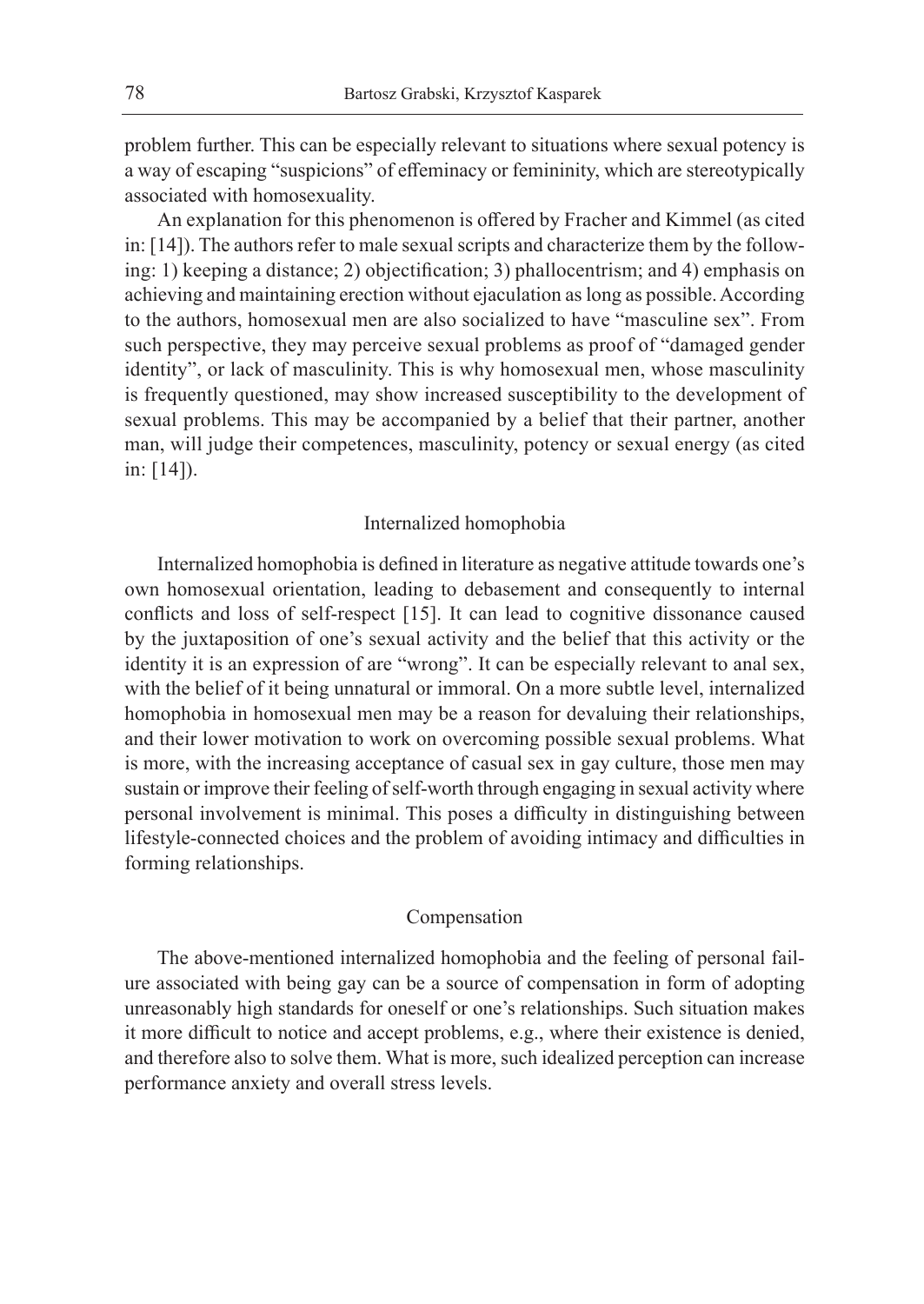#### Problems with identity and intimacy

McNally and Adams [13], referring to the work of Coleman et al. [16], discuss the influence of problems with developing a positive and integrated identity, including positive evaluation and the feeling of unity of one's sexual orientation, sexual role and sexual behavior, in the development of sexual problems. The authors associate the occurrence of these problems with the specificity of adolescence, which in the case of homosexual men is often a time of hiding one's identity and lack of positive reinforcements and models of non-heterosexual sexuality. The researchers also point to the possible influence that unexpressed anger, resulting from experienced trauma and oppression, can have on intimate relations between gay men. They also observe the potential presence of the specific same-sex relationship dynamic, especially visible in lesbian couples but also potentially significant in gay couples, that is the desire to assert one's separateness and identity in context of same-sex attachment, stemming from issues associated with the so-called fusion<sup>1</sup>.

Other authors discussing the problem of internalized homophobia and problems with intimacy note that homosexual men learn to detach their sexuality from themselves, which may be a reason for difficulties with intimacy with other men (as cited in: [16]). According to Forstein (as cited in: [16]), in such cases "the sexual drive which may orient one toward intimacy with another person has been transformed into a danger signal of asserting one's homosexuality". This is why some homosexual men can only tolerate limited levels of intimacy, and emotionally close relationships provoke a fear in them; for example, they have no difficulty masturbating or tolerating casual sex, but in a relationship with personal involvement they show sexual dysfunction. Some regulate the troublesome level of intimacy in the relationship through sexual activity outside of it, through compulsive sexual activity, or through short, episodic relationships, which partially satisfy the need for intimacy but protect those men from emotions associated with long-term relationships (as cited in: [16]). What is more, in the same context, sexual activity may reduce anxiety associated with isolation, low self-esteem and loneliness, which Pincu describes as "the sexualization of the distress" (as cited in:[16]).

#### Reaction to HIV and AIDS

The above-mentioned Sandfort and de Keizer [12] state that it is difficult to fully understand gay sexuality without reference to the issues associated with the HIV/ AIDS epidemic. The United Nations estimates that 2 to 20% of non-heterosexual men are infected with HIV, depending on the region they live in [17]. One should

<sup>1</sup> Fusion is defined [16] as a process of entering a close relationship through the loss of one's individuality. Lack of gender difference may result in an extremely high level of attachment where expression of any difference of opinion, or in the range of experienced emotions is seen as dangerous to the stability of the relationship.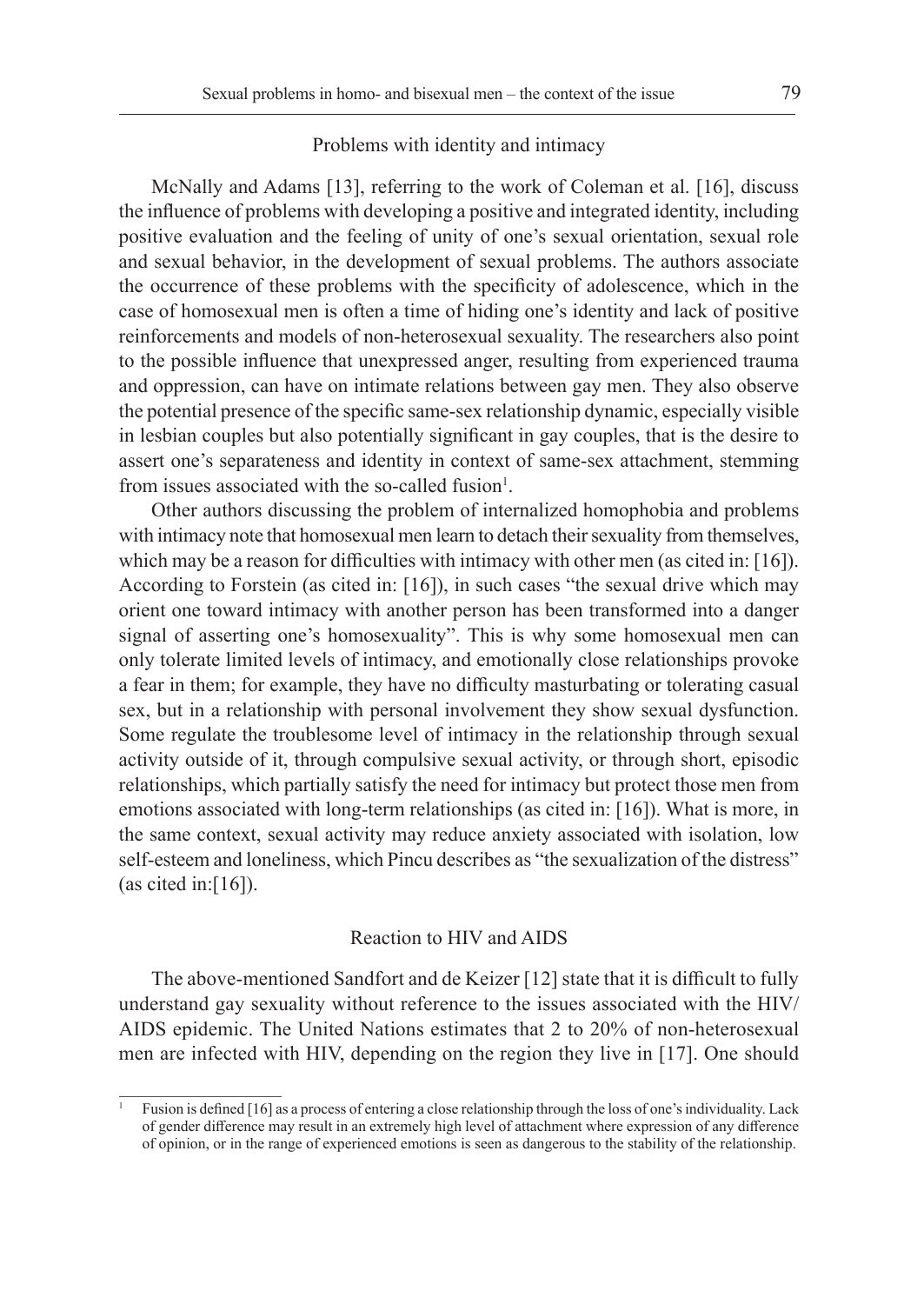noticed, that higher vulnerability for HIV infection is mostly restricted to subgroup of males who engage in risky sexual behavior like having multiple casual sex partners, practicing unprotected anal sex, or report of heavy use of alcohol or other drugs before sex [18].

The mutual relationship between sexual life and activity and HIV infection and AIDS can be complicated. According to McNally and Adams [13], there are the various possibilities: 1) fear of HIV infection is a cause of choosing celibacy, which makes gaining sexual experience impossible; 2) HIV infection is a consequence of sexual activity and becomes a source of feelings of guilt, self-accusations and depression; 3) HIV infection becomes a direct cause of anxiety associated with sexual activity and sexual problems associated with the risk of transmitting the infection to sexual partners; 4) using condoms motivated by a HIV infection can constitute an additional difficulty. Apart from their effect on experiencing stimuli and the potential fear of increasing performance anxiety (by increased concentration on the "active" partner), in this context they have the symbolic meaning reminding about the infection, the risk, and the necessity of ensuring "safety"; 5) the aforementioned necessity of "safe play" itself may interfere with sexual function; 6) HIV infection can also be a source of potential interpersonal difficulties as the healthy partner's desire to remain uninfected may be a cause of stress in the relationship; 7) the developed disease in turn introduces another factor, that is the introduction of the roles of the care-giver and the person needing care, which can have a negative effect on the relationship dynamics.

#### Organic factors and medical procedures

The factors described above can be associated with a HIV infection. However, some homosexual men may be more prone to other sexually transmitted diseases and other general health issues that can potentially affect sexual health, such as cardiovascular diseases or diabetes [19]. Another factor that may be significant is the more widespread occurrence of mental health problems, e.g., depression, associated with the exposure to so-called minority stress [20–22] as well as the abuse of and addiction to psychoactive substances, which may stem from the aforementioned minority stress or the specific lifestyle of the subpopulation of homosexual men [10, 21].

# Interpersonal and socio-cultural factors

Apart from the problem of fusion mentioned above, the divergence of the partners' lifestyles or attitudes to coming out may be significant. Authors also note the need for creating and negotiating rules for the relationship and sexual life in homosexual couples because of the lack of ready "rules" for partnership and greater variety of sexual lifestyles and functioning in these relationships. What is more, it happens with no institutionalized pressure on keeping a monogamous relationship through one's life.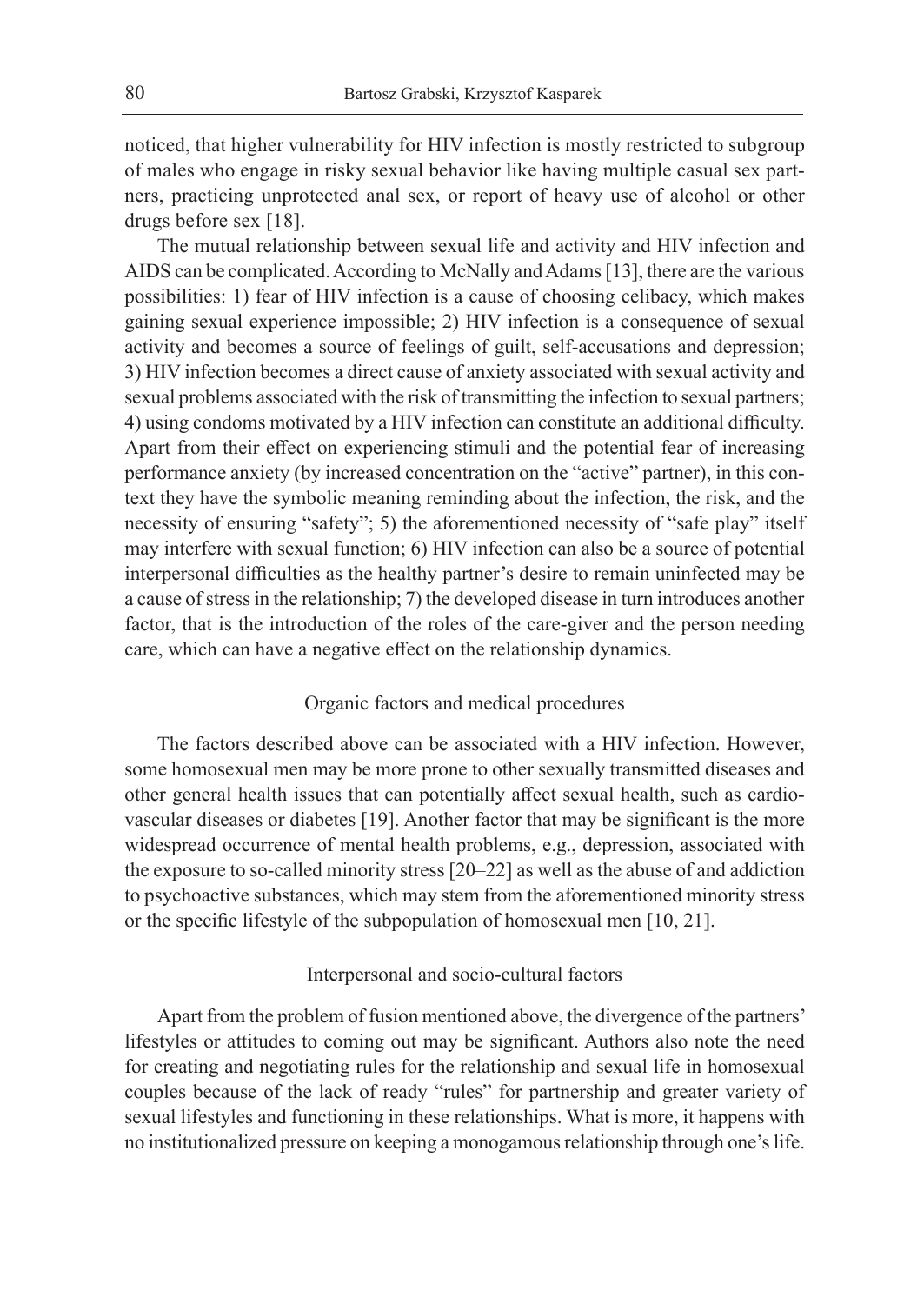The literature also notes the possible influence of socio-demographic factors in the shaping of sexual life of gay men, including problems and sexual dysfunctions. For example, research reveals that non-heterosexual persons are statistically better educated, less religious and live in big cities more often, which can potentially shape differences associated with sexuality (as cited in: [23]).

### **Recapitulation and conclusions**

Sexual dysfunction is a common problem for men, irrespective of their sexual orientation, and one that many factors contribute to. Men struggling with sexual dysfunction still often choose not to seek professional help. Homo- and bisexual men face the additional difficulty of having to reveal their sexual orientation, which still often meets with disapproval. This is why specialists in mental and sexual health should endeavor to extend their knowledge in order to answer to the needs of this neglected population of patients. There is no reason to assume sexual dysfunctions in non-heterosexual men to be in any fundamental way different, especially in their pathophysiological aspect or with regard to the available pharmacotherapy. One must admit, however, that data on their prevalence in comparison to heterosexual men is ambiguous, and data, which could inform us about the kinds of problems this group comes to specialists' offices with, is just missing. There are, however, certain characteristic features of gay sexuality and the social context in which it is expressed which must be taken into consideration to form a comprehensive understanding of sexual problems faced by homosexual men. Such understanding is necessary for providing effective professional help that is at the heart of the medical profession.

# **References**

- 1. Althof SE. *Zaburzenia wzwodu. Psychoterapia indywidualna i partnerska*. In: Leiblum SR, Rosen RC. ed. *Terapia zaburzeń seksualnych*. Gdansk: Gdansk Psychology Publisher; 2005. p. 283–319.
- 2. Nezu AM, Nezu CM, Lombardo E. *Cognitive-behavioral case formulation and treatment design. A problem-solving approach*. New York: Springer Publishing Company; 2004.
- 3. Morales A, Barada J, Wyllie MG. *A review of the current status of topical treatments for premature ejaculation*. BJU International 2007; 100(3): 493–501.
- 4. Symonds T, Roblin D, Hart K, Althof S. *How does premature ejaculation impact a man's life?*  J. Sex Marital Ther. 2003; 29(5): 361–370.
- 5. Gülpinar O, Haliloglu AH, Abdulmajed MI, Bogga MS, Yaman O. *Help-seeking interval in erectile dysfunction: analysis of attitudes, beliefs, and factors affecting treatment-seeking interval in Turkish men with previously untreated erectile dysfunction*. J. Androl. 2012; 33(4): 624–628.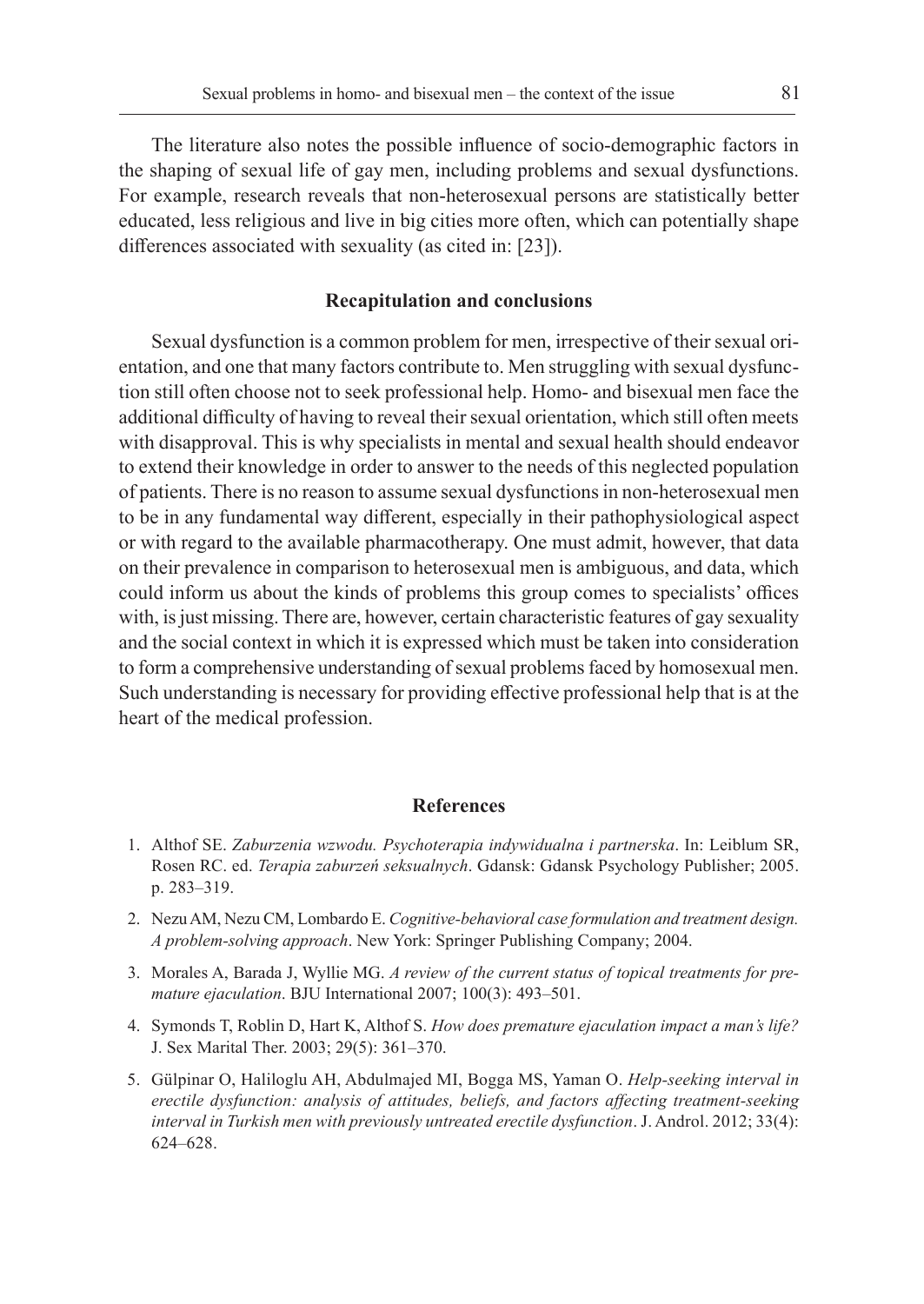- 6. McGarry K, Hebert MR, Kelleher J, Potter J. *Taking comprehensive history and providing relevant risk-reduction counselling*. In: Makadon HJ, Mayer KH, Potter J, Goldhammer H. ed. *Fenway guide to lesbian, gay, bisexual and transgender health*. Philadelphia: American College of Physicians; 2008. p. 419–439.
- 7. Bancroft J, Carnes L, Janssen E, Goodrich D, Long JS. *Erectile and ejaculatory problems in gay and heterosexual men*. Arch. Sex. Behav 2005; 34(3): 285–297.
- 8. Hirshfield S, Chiasson MA, Wagmiller RL, Remien RH, Humberstone M, Scheinmann R. et al. *Sexual dysfunction in an Internet sample of U.S. men who have sex with men*. J. Sex. Med. 2010; 7(9): 3104–3114.
- 9. Jern P, Santtila P, Johansson A, Alanko K, Salo B, Sandnabba NK. *Is there an association between same-sex sexual experience and ejaculatory dysfunction?* J. Sex Marital Ther. 2010; 36(4): 303–312.
- 10. Kuyper L, Vanwesenbeeck I. *Examining sexual health differences between lesbian, gay, bisexual, and heterosexual adults: the role of sociodemographic, sexual behaviour characteristics, and minority stress*. J. Sex Res. 2011; 48(2–3): 263–274.
- 11. Shindel AW, Vittinghoff E, Breyer BN. *Erectile dysfunction and premature ejaculation in men who have sex with men*. J. Sex. Med. 2012; 9(2): 576–584.
- 12. Sandfort TGM, de Keizer M. *Sexual problems in gay men: an overview of empirical research*. Annu Rev. Sex Res. 2001; 12: 93–120.
- 13. McNally I, Adams N. *Psychosexual issues*. In: Neal C, Davies D. ed. *Issues in therapy with lesbian, gay, bisexual and transgender clients*. Buckingham, Philadelphia: Open University Press; 200l. p. 83–102.
- 14. Ritter KY, Terndrup AI. *Sex therapy with gay and lesbians couples*. In: Ritter KY, Terndrup AL. ed. *Handbook of affirmative therapy with lesbians and gay men*. New York: The Guilford Press; 2002. p. 344–366.
- 15. Meyer I, Dean L. *Internalized homophobia, intimacy and sexual behaviour among gay and bisexual men*. In: Herek G. ed. *Stigma and sexual orientation*. Thousand Oaks CA: Sage; 1998. p. 160–186.
- 16. Coleman E, Rosser BRS, Strapko N. *Sexual and intimacy dysfunction among homosexual men and women*. Psychiatr. Med. 1992; 10(2): 257–271.
- 17. UNAIDS. *Men who have sex with men. HIV prevention and care*. Geneva: UNAIDS; 2005.
- 18. Koblin BA, Husnik MJ, Colfax G, Huang Y, Madison M, Mayer K. et al. *Risk factors for HIV infection among men who have sex with men*. AIDS 2006; 20(5): 731–739.
- 19. Lick DJ, Durso LE, Johnson KL. *Minority stress and physical health among sexual minorities*. Perspect. Psychol. Sci. 2013; 8: 521–548.
- 20. Grabski B, Iniewicz G, Mijas M. *Zdrowie psychiczne osób homoseksualnych i biseksualnych –przegląd badań i prezentacja zjawiska*. Psychiatr. Pol. 2012; 4: 637–647.
- 21. Meyer IH. *Prejudice, social stress, and mental health in lesbian, gay, and bisexual populations: conceptual issues and research evidence*. Psychol. Bull. 2003; 5: 674–697